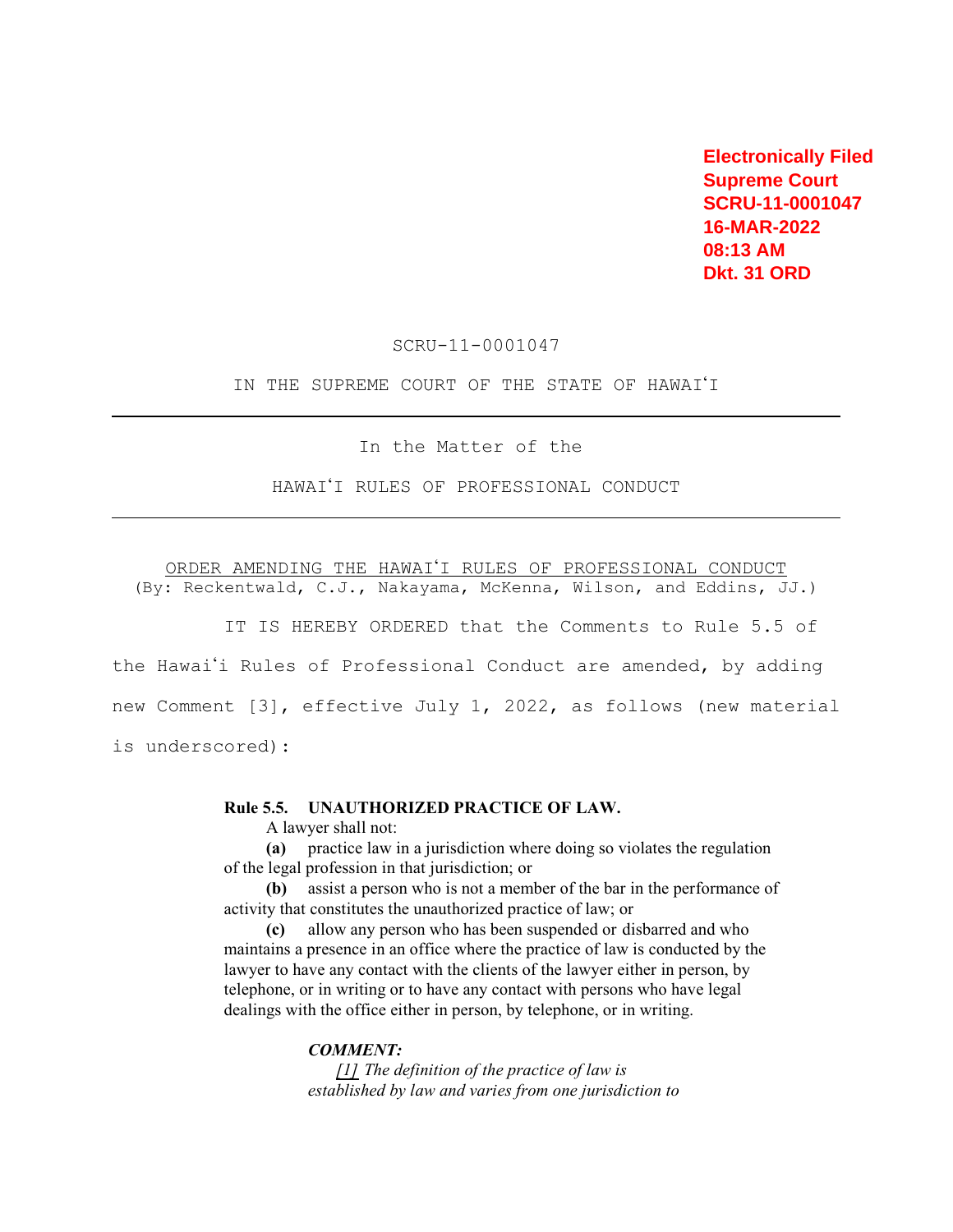*another. Whatever the definition, limiting the practice of law to members of the bar protects the public against rendition of legal services by unqualified persons.* 

*[2] Paragraph (b) does not prohibit a lawyer from employing the services of paraprofessionals and delegating functions to them, so long as the lawyer supervises the delegated work and retains responsibility for their work. See Rule 5.3 of these Rules. Likewise, it does not prohibit lawyers from providing professional advice and instruction to nonlawyers whose employment requires knowledge of law; for example, claims adjusters, employees of financial or commercial institutions, social workers, accountants and persons employed in government agencies. In addition, a lawyer may counsel nonlawyers who wish to proceed pro se.* 

*[3] Lawyers not authorized to practice law in Hawai*<sup>\*</sup>*i* might lawfully remotely practice the law of the *jurisdictions in which they are permitted to practice, to the extent permitted by that jurisdiction, while they are physically present in Hawai#i, provided they do not (a) hold themselves out as being licensed to practice in Hawai#i, (b) advertise or otherwise hold themselves out as having an office in Hawai#i, (c) provide or offer to provide Hawai#i legal services, or (d) engage in any other activity connected to the practice of law in Hawai#i other than their mere physical presence in Hawai#i. Having Hawai#i contact information listed on websites, letterheads, business cards, advertising, or the like would tend to improperly suggest a Hawai<sup><i>'*</sup>i office</sup> *or presence that could be deemed to constitute the unauthorized practice of law in Hawai*<sup>\*</sup>*i. On the other hand, lawyers authorized to practice law in Hawai<sup><i>'i*</sup> *may remotely practice law in Hawai*<sup>\*</sup>*i while they are physically present outside of Hawai<sup><i>'*</sup>**i**, provided they are *not prohibited from doing so in the jurisdiction where they are physically present.* C.f.*, ABA Formal Opinions 495 (2020) and 498 (2021).* 

*[4] Paragraph (c) prohibits an attorney who employs or otherwise utilizes a lawyer who is suspended or disbarred, or who resigned in lieu of discipline, from allowing that lawyer to have any contact with the attorney's clients or others who have legal dealing with the attorney's office. In order to protect the public, strict prohibitions are essential to prevent permissible*